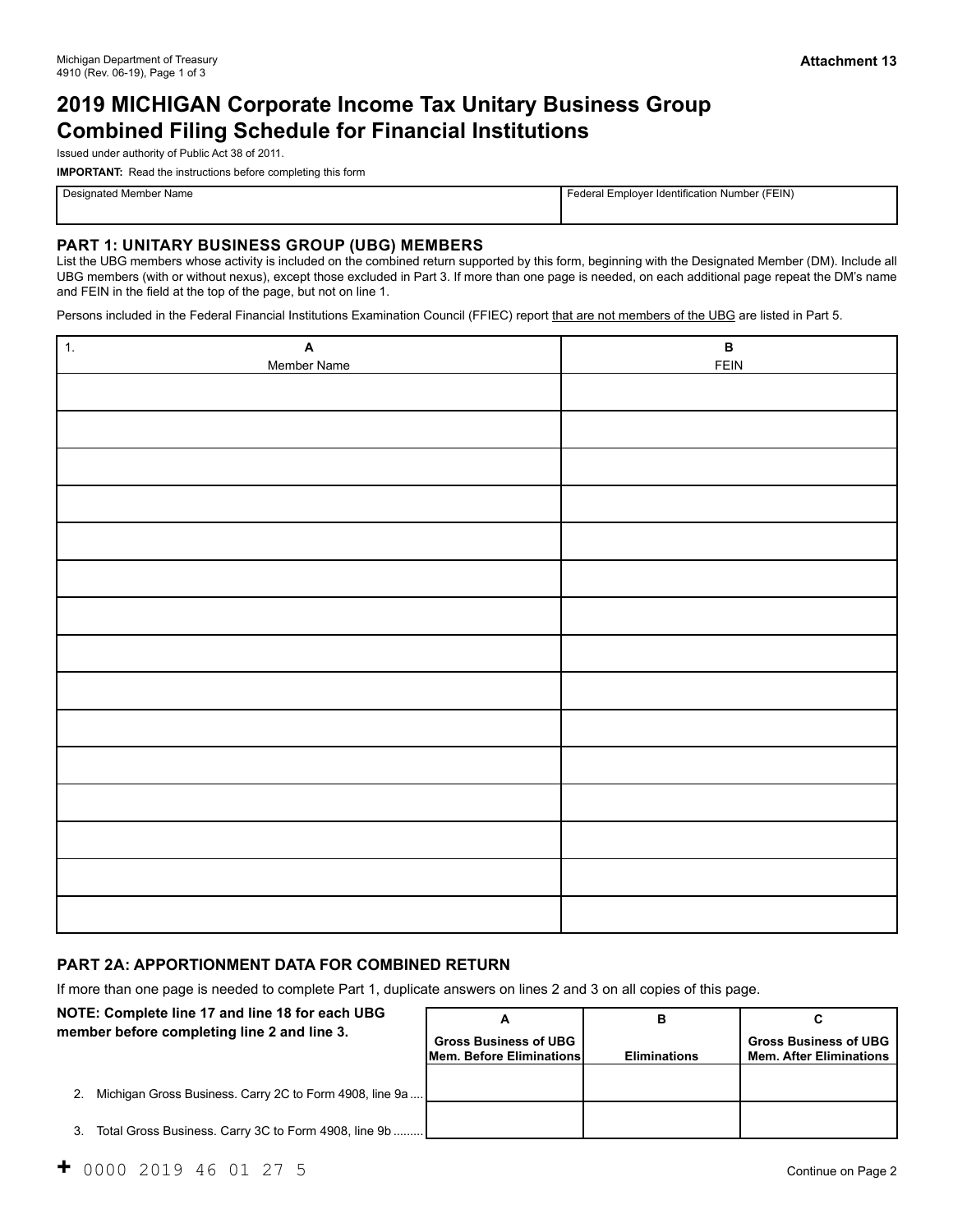2019 Form 4910, Page 2 of 3 **Designated Member FEIN** 

## PART 2B: MEMBER DATA FOR COMBINED RETURN — Complete a separate copy of Part 2B for each UBG member listed in Part 1.

| 4. Member Name                                                                                                                 |                                                |              |                 | Member FEIN                                                                                                                                  |
|--------------------------------------------------------------------------------------------------------------------------------|------------------------------------------------|--------------|-----------------|----------------------------------------------------------------------------------------------------------------------------------------------|
|                                                                                                                                |                                                |              |                 |                                                                                                                                              |
|                                                                                                                                |                                                |              |                 |                                                                                                                                              |
|                                                                                                                                |                                                |              |                 |                                                                                                                                              |
|                                                                                                                                |                                                |              |                 | Check if the equity of this UBG member is not included in the Federal Financial Institutions Examination Council (FFIEC) report. If checked, |
| complete line 5 through line 13 and line 17 through line 21, and do not complete line 14 through line 16c. (See instructions.) |                                                |              |                 |                                                                                                                                              |
|                                                                                                                                |                                                |              |                 |                                                                                                                                              |
|                                                                                                                                |                                                |              |                 |                                                                                                                                              |
| 5. Member Address (Street)                                                                                                     |                                                |              |                 | 10. Organization Type                                                                                                                        |
|                                                                                                                                |                                                |              |                 |                                                                                                                                              |
| City                                                                                                                           |                                                | <b>State</b> | ZIP/Postal Code | S Corporation /<br>Fiduciary                                                                                                                 |
|                                                                                                                                |                                                |              |                 | <b>LLC S Corporation</b>                                                                                                                     |
|                                                                                                                                |                                                |              |                 | Partnership /<br>C Corporation /                                                                                                             |
|                                                                                                                                | Beginning                                      |              | Ending          | <b>LLC C Corporation</b><br><b>LLC Partnership</b>                                                                                           |
| 6.                                                                                                                             |                                                |              |                 |                                                                                                                                              |
| Federal tax period included in                                                                                                 |                                                |              |                 |                                                                                                                                              |
| return (MM-DD-YYYY)                                                                                                            |                                                |              |                 | Check if nexus<br>Check if                                                                                                                   |
| If part year member, enter<br>7.                                                                                               |                                                |              |                 | 12.<br>11.<br>with Michigan.<br>new member.                                                                                                  |
| membership dates (MM-DD-YYYY)                                                                                                  |                                                |              |                 |                                                                                                                                              |
| 8. NAICS Code                                                                                                                  | 9. If a Final Return, Enter Effective End Date |              |                 | 13.<br>Check if member only                                                                                                                  |
|                                                                                                                                |                                                |              |                 | by Affiliated Group Election                                                                                                                 |
|                                                                                                                                |                                                |              |                 |                                                                                                                                              |

| <b>FRANCHISE TAX BASE</b>                                                                     |           |           |           |           |           |
|-----------------------------------------------------------------------------------------------|-----------|-----------|-----------|-----------|-----------|
| Lines 14 and 15:<br>If less than zero, enter zero.                                            | A<br>2015 | в<br>2016 | C<br>2017 | D<br>2018 | Е<br>2019 |
| 14. Average daily<br>book value of MI<br>14.<br>obligations                                   |           |           |           |           |           |
| 15. Average daily<br>book value of<br>15.<br>U.S. obligations                                 |           |           |           |           |           |
| 16. a. Authorized<br>insurance co.<br>subsidiary: enter<br>actual capital<br>fund amount 16a. |           |           |           |           |           |
| b. Minimum<br>regulatory amt.<br>required 16b.                                                |           |           |           |           |           |
| c. Multiply line 16b<br>by 125% (1.25). 16c.                                                  |           |           |           |           |           |
| d. Enter the lesser<br>of line 16a or<br>line 16c 16d.                                        |           |           |           |           |           |

#### **MEMBER GROSS BUSINESS**

| Michigan Gross Business. Sum line 17 entries of all UBG members and carry total to Part 2A, line 2A |      | 00 I  |
|-----------------------------------------------------------------------------------------------------|------|-------|
| Total Gross Business. Sum line 18 entries of all UBG members and carry total to Part 2A, line 3A    | 18.1 | 100 l |
|                                                                                                     |      |       |

| <b>PAYMENTS.</b> See instructions |    |  |
|-----------------------------------|----|--|
|                                   | 19 |  |
|                                   |    |  |
|                                   |    |  |

┑ ٦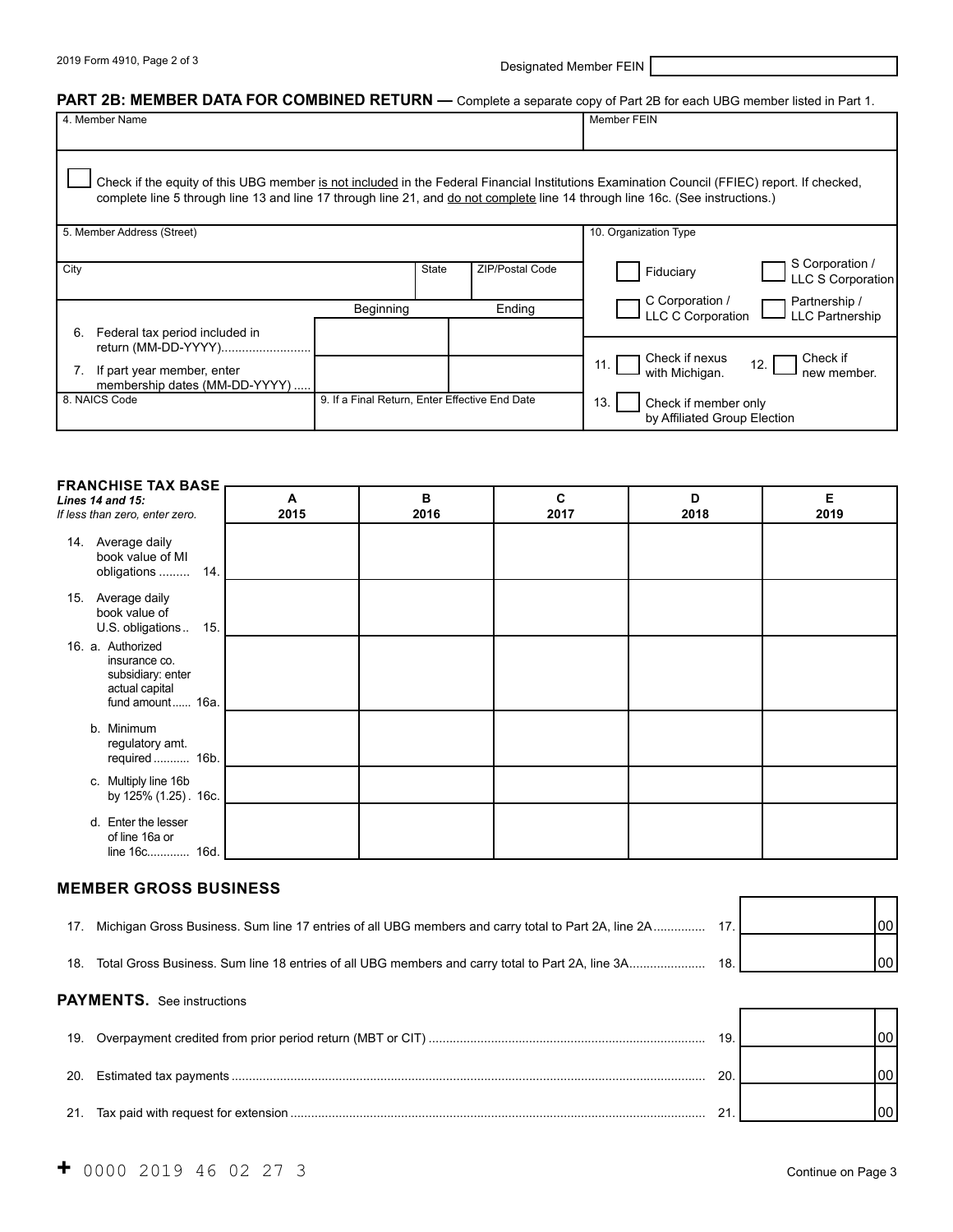#### **PART 3: AFFILIATES EXCLUDED FROM THE COMBINED RETURN OF FINANCIAL INSTITUTIONS**

List every C Corporation (or entity taxed federally as such), insurance company, or financial institution, with or without nexus, for which the "greater than 50%" ownership test of a Michigan Unitary Business Group (UBG) is satisfied, and which is not included on the combined return of financial institutions of the taxpayer. If an entity listed here is part of a federal consolidated group, attach a copy of federal Form 851.

| 22.<br>A                                           | в    | $\mathbf c$ | D                               | Е                                      | F                 |
|----------------------------------------------------|------|-------------|---------------------------------|----------------------------------------|-------------------|
| Number From<br>Federal Form 851<br>(if applicable) | Name | <b>FEIN</b> | Reason<br>Code for<br>Exclusion | Check (X) if<br>Nexus with<br>Michigan | <b>NAICS Code</b> |
|                                                    |      |             |                                 |                                        |                   |
|                                                    |      |             |                                 |                                        |                   |
|                                                    |      |             |                                 |                                        |                   |
|                                                    |      |             |                                 |                                        |                   |
|                                                    |      |             |                                 |                                        |                   |
|                                                    |      |             |                                 |                                        |                   |

#### **PART 4: PERSONS INCLUDED IN THE PRIOR COMBINED RETURN, BUT EXCLUDED FROM CURRENT RETURN**

List each member included in the immediately preceding combined return of this DM that is not included on the return supported by this form. An entity that satisfies the criteria of Part 3 and Part 4 should be listed in each part. See column C instructions for a list of reason codes.

| 23. | A    | в           | C                                           |
|-----|------|-------------|---------------------------------------------|
|     | Name | <b>FEIN</b> | Reason This Entity Is Not on Current Return |
|     |      |             |                                             |
|     |      |             |                                             |
|     |      |             |                                             |
|     |      |             |                                             |
|     |      |             |                                             |
|     |      |             |                                             |

### **PART 5: PERSONS INCLUDED IN THE FEDERAL FINANCIAL INSTITUTIONS EXAMINATION COUNCIL (FFIEC) REPORT THAT ARE NOT MEMBERS OF THE UBG**

If a company is included in the top-tiered parent entity's FFIEC report (that company's equity is included as part of the total equity capital of the return supported by this form), yet that company does not meet either the control test or relationship test required to be a UBG member, list that company here. (See instructions.)

| 24.<br>A    | B           |
|-------------|-------------|
| Person Name | <b>FEIN</b> |
|             |             |
|             |             |
|             |             |
|             |             |
|             |             |
|             |             |
|             |             |
|             |             |
|             |             |
|             |             |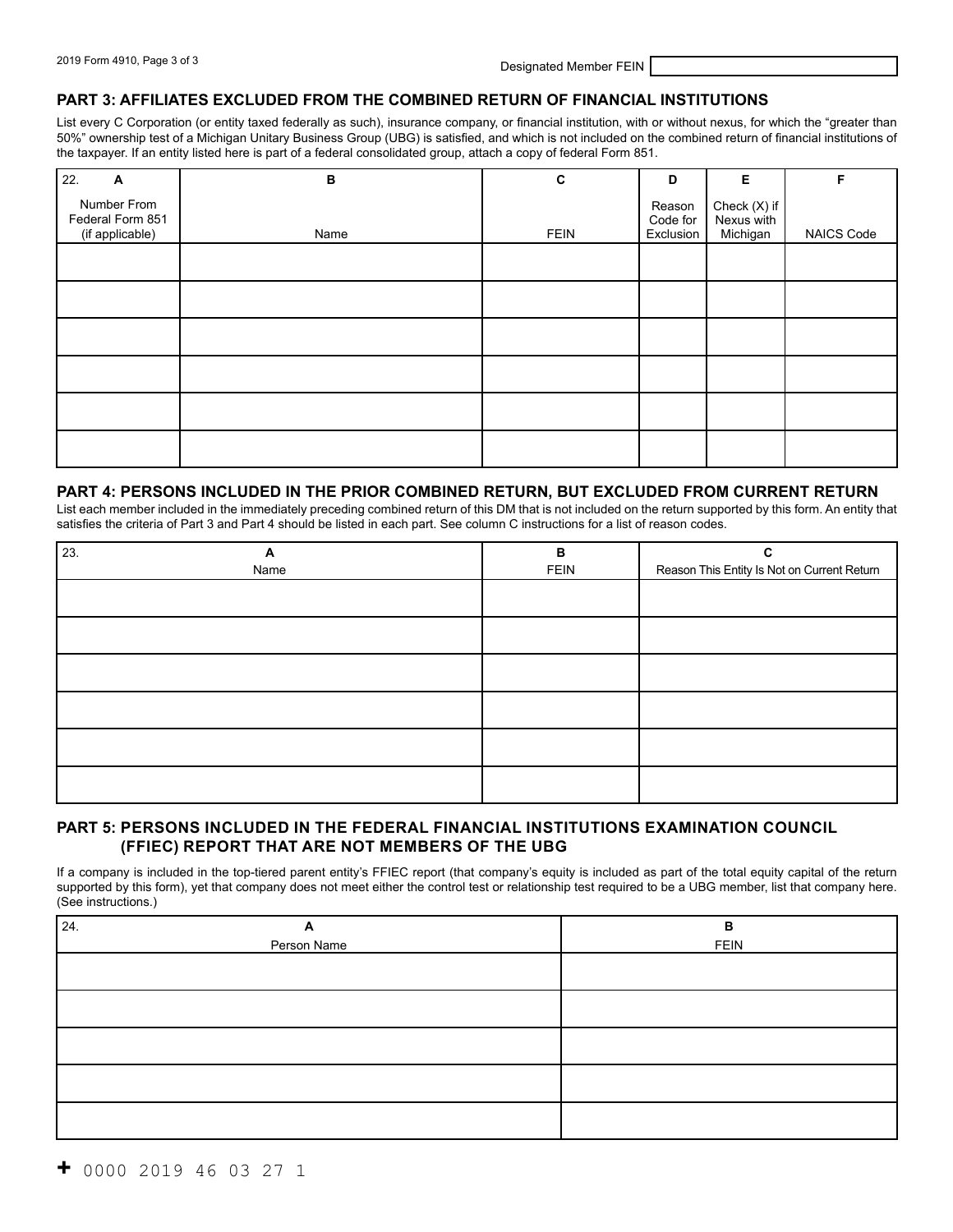## **Instructions for Form 4910 Corporate Income Tax (CIT) Unitary Business Group Combined Filing Schedule for Financial Institutions**

## **Purpose**

 The purpose of this form is to:

 • Identify all members of a Unitary Business Group (UBG) that are reporting on this return, as well as other entities related in various ways to the UBG taxpayer.

 • Gather, on a separate basis, data for each UBG member in a financial institution combined return.

 **NOTE:** This is not the primary return. It is designed to support the *CIT Annual Return for Financial Institutions* (Form 4908) submitted on behalf of the UBG by the Designated Member (DM). Even if there is only one financial institution member in a UBG, that member must file this form in support of its Form 4908. See "Filing Procedures for UBGs" later in these instructions for guidance.

## **General Information About UBGs in CIT**

 *Unitary Business Group* means a group of United States persons that are corporations, insurance companies, or financial institutions, other than a foreign operating entity, that satisfies the control test and relationship test. If an Affiliated Group Election is made (see instructions for Form 4891), the UBG also includes all members of the affiliated group, as defined in Internal Revenue Code (IRC) § 1504(1) except that the group includes only US persons (no foreign persons or foreign operating entities) that are corporations, financial institutions or insurance companies that satisfy the control test and have made the election to file as a UBG. Once the election is made, the Affiliated Group is treated as a UBG for all purposes.

#### *United States person* is defined in IRC § 7701(a)(30).

 A *foreign operating entity* means a United States corporation that would otherwise be a part of a UBG that is taxable in Michigan; has substantial operations outside the United States, the District of Columbia, any territory or possession of the United States except for the commonwealth of Puerto Rico, or a political subdivision of the foregoing; and at least 80 percent of its income is active foreign business income as defined in IRC § 871(*l*)(1)(B)(ii).

 For more information on UBGs, see "UBGs and Combined Filing" in *Corporate Income Tax for Financial Instituitions Booklet* (Form 4907). Additional information can be found under the "Corporate Income Tax" page at **<www.michigan>. gov/taxes**. Revenue Administrative Bulletin (RAB) 2018-12, Unitary Business Group Control Test And Relationship Tests, is available under the "Reports and Legal" page.

## **Filing Procedures for UBGs**

 By definition, a UBG can include standard taxpayers, insurance companies, and financial institutions. In some cases, however, not all members of the UBG will be included on the same return. Financial institution members file a

 combined return on Form 4908 with Form 4910 filed in support.

 Form 4910 is used to gather and combine data from each financial institution member of the UBG to support the group's Form 4908 and related forms. This form must be completed before the group's Form 4908 and related forms are completed.

 Financial institutions include any of the following:

 ○ A bank holding company, a national bank, a state chartered bank, a state chartered savings bank, a federally chartered savings association, or a federally chartered farm credit system institution.

 ○ Any person, other than a person subject to the tax imposed under Chapter 12 of the Income Tax Act (Insurance Tax), that is directly or indirectly owned by an entity described above and is a member of the UBG.

 ○ A UBG of entities described in either or both of the preceding two bullets.

 **NOTE:** Because the definition of financial institution for CIT purposes includes any entity (except an insurance company) that is owned by a bank or other entity (as described above) and is a member of a UBG with its owner, this may cause an entity that is not commonly thought of as a financial institution to be treated as one for return filing purposes.

 To complete this form and prepare a combined return, the UBG must select a DM. For purposes of a combined return filed by financial institution members of a UBG, *Designated Member*  means a financial institution member that has nexus with Michigan and that will file the combined CIT return on behalf of all financial institution members of the UBG. If the financial institution member that owns or controls the other financial institution members has nexus with Michigan, that controlling member must serve as DM.

 If that controlling member does not have nexus with Michigan, it may appoint any financial institution member of the UBG with nexus to serve as DM. That DM must continue to serve as such every year, unless it ceases to be a UBG member or the controlling member attains Michigan nexus.

 The DM may be an entity other than the top-tiered parent entity if the top-tiered parent entity does not have nexus with Michigan. In that case, the top-tier parent entity's total equity capital is still used to calculate the tax base.

 If a UBG is comprised of both standard members (not owned by and unitary with a financial institution in the UBG) and financial institutions, the UBG will have two DMs (one for the standard members completing Form 4891 and related forms, and one for the financial institution members completing Form 4908 and related forms).

 If this UBG also includes standard and/or insurance company members, those members will not report tax data on this form, but will be listed as excluded affiliates in Part 3.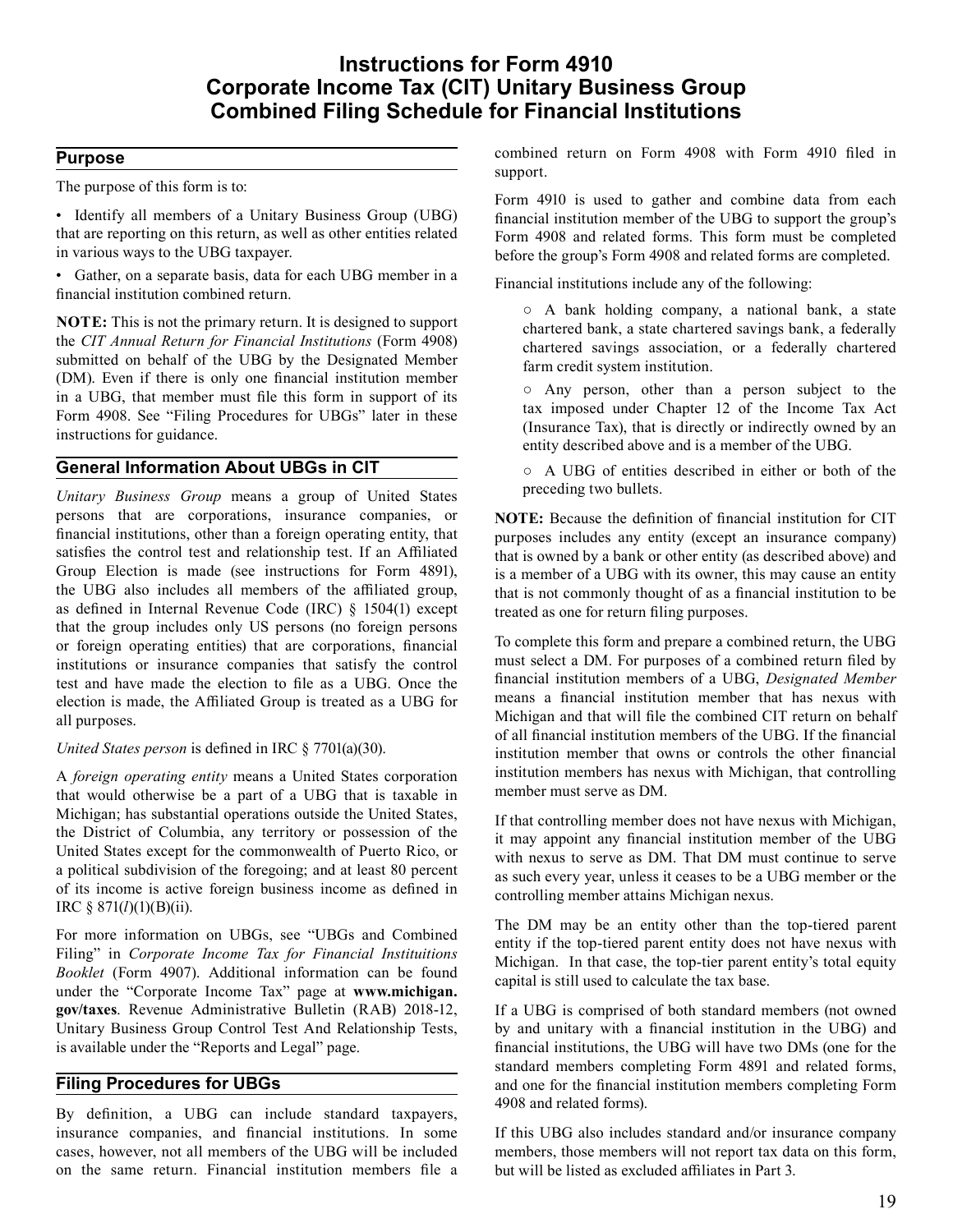Standard members will combine and report their data using *Return of Standard Taxpayers* (Form 4896), *CIT Data for Unitary Business Group Members* (Form 4897), and *CIT Annual Return* (Form 4891). *CIT Unitary Business Group Affiliates Excluded from the* 

 **NOTE:** Insurance company members will file separately, using *Retaliatory Taxes* (Form 4905). Because insurance companies always file separately, rather than on a combined return, there is no CIT insurance form that serves a function similar to that of Forms 4897 and 4910. *Insurance Company Annual Return for Corporate Income and* 

**Example A:** UBG A is composed of the following:

- Four standard members
- Three financial institutions (all have nexus in Michigan)
- Two insurance companies.

All members of UBG A are owned by and unitary with one of the standard members of the UBG. UBG A will need to file Form 4896, Form 4897 and Form 4891 containing the four standard members and Form 4910 and Form 4908 containing the three financial institutions. In Part 1 of each form, only the members that are included on that form (either the four standard members, or the three financial institutions) will be listed. Form 4896 and Form 4897 with standard members will be filed under the name and Federal Employer Identification Number (FEIN) of the group's standard DM. One of the financial institutions will serve as DM for those three members and file Form 4910 and Form 4908. On Form 4896, list all financial and insurance members. On Part 3 of Form 4910, list all standard and insurance members. The two insurance companies each will file a stand-alone Form 4905.

**Example B:** UBG B is composed of the following:

• Four members that would be standard (see below) unless owned by a financial institution

- Three financial institutions (all have nexus in Michigan)
- Two insurance companies.

All members of UBG B are owned by and unitary with one of the financial institutions in the UBG. Due to this ownership by a financial institution, the four members that otherwise would be standard are defined by statute to be financial institutions. (See definition of financial institution earlier in these instructions.) Therefore, this UBG will not file a Form 4896, Form 4897, or Form 4891. Seven members will file a combined return on Form 4908 and Form 4910, listing the two insurance members as excluded affiliates on Part 3 of Form 4910. The two insurance companies each will file a stand-alone Form 4905.

 **Role of the Designated Member:** The DM speaks, acts, and files the CIT return on behalf of the UBG for CIT purposes. Only the DM may file a valid extension request for the UBG. Treasury maintains the UBG's CIT tax data (e.g., prior CIT returns, overpayment credit forward) under the DM's name and FEIN.

### **Line-by-Line Instructions**

*Lines not listed are explained on the form.* 

 Dates must be entered in MM-DD-YYYY format.

 For additional guidance, see the "Supplemental Instructions for Financial Members in UBGs" in the *CIT Forms and Instructions for Financial Institutions* (Form 4907).

#### **Part 1: Unitary Business Group Members**

 In Part 1, list only those members of the UBG that are included on the annual return that is supported by this form. If more than 16 members, include additional copies of this page of Form 4910 as needed, repeating the DM's name and FEIN in the field at the top of each page. All excluded UBG members will be identified in Part 3.

 The Designated Member FEIN from the top of page 1 must be repeated in the proper location on pages 2 and 3.

 **Lines 1A and 1B:** Beginning with the DM, list the UBG financial institution members and their corresponding FEIN.

 **NOTE:** A taxpayer that is a UBG must file a combined return using the tax year of the DM. The combined return of the UBG must include each tax year of each member whose tax year ends with or within the tax year of the DM. For example, Taxpayer ABC is a UBG comprised of three financial institutions: Member A, the DM with a calendar tax year, and Members B and C with fiscal years ending March 31, 2014, and September 30, 2014, respectively. Taxpayer ABC's tax year is that of its DM. Thus, Taxpayer ABC's tax year ends December 31, 2014, and its annual return is due April 30, 2015. That annual return must include the tax years of Members B and C ending March 31, 2014, and September 30, 2014.

 If, in the previous example, Member A, the DM, instead had a fiscal year ending July 31, 2015, the UBG's tax year would end July 31, 2015, and its annual return would be due November 30, 2015. The combined return for the UBG would include Member A's tax year of August 1, 2014 through July 31, 2015, Member B's tax year of April 1, 2014 through March 31, 2015 and Member C's tax year of October 1, 2013 through September 30, 2014.

#### **Part 2A: Apportionment Data for Combined Return**

 When completing Part 1, if multiple copies of this page are required, provide the same answers to Part 2A, lines 2 and 3, on each copy of this page that is submitted.

 **Line 2:** Gross business is defined in the instructions on Form 4908, line 9a. On a combined return, gross business is calculated after eliminating transactions between financial institution members of the UBG. Enter combined gross business in Michigan of all financial institution members on line 2A, show eliminations on line 2B, and show net after eliminations on line 2C. The combined gross business in Michigan equals the sum of line 17 of Form 4910 of every member of the group.

 Carry amount from line 2C to line 9a on Form 4908.

 **NOTE:** For a UBG that includes financial institutions, gross business includes gross business in Michigan of every financial institution included in that UBG without regard to whether the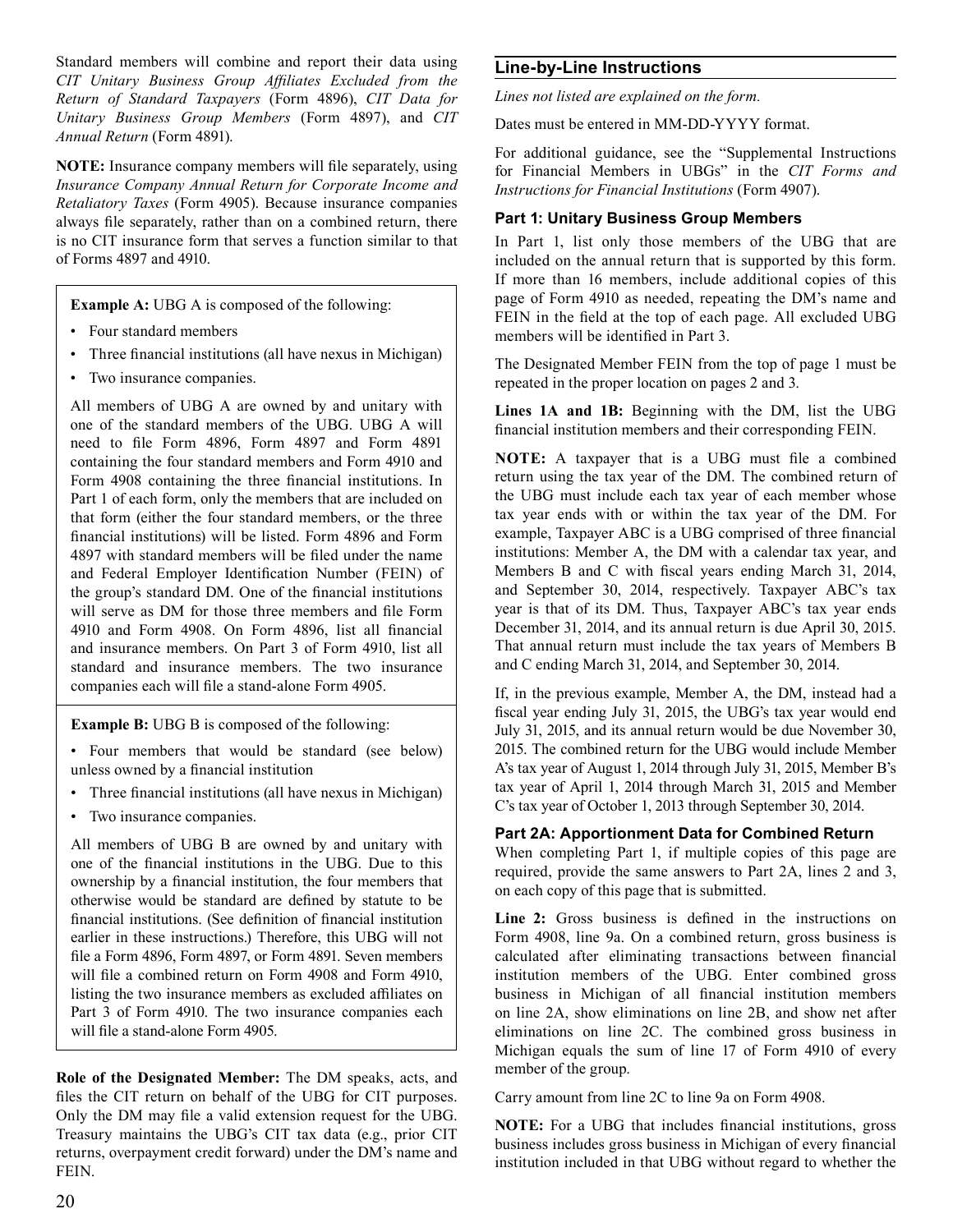financial institution has nexus in Michigan. Gross business between financial institutions included in a UBG must be eliminated in calculating the gross business factor.

 **Line 3:** Enter all gross business everywhere on line 3A, show eliminations on line 3B, and show net after eliminations on line 3C. The gross business everywhere of the UBG equals the sum of line 18 of Form 4910 of every member of the group.

 Carry amount from line 3C to line 9b on Form 4908.

#### **Part 2B: Member Data for Combined Return**

 In all cases with one or more financial institutions in a UBG, complete one copy of Part 2B for each financial institution in the UBG. Note that an entity that would otherwise be a standard member but is owned by and unitary with a financial institution is defined by statute to be a financial institution. If a financial institution member (other than the DM) has two or more federal tax periods ending with or within the filing period of this return, use a separate copy of Part 2B for each of that member's federal periods.

 **NOTE:** All UBG members must be reported in Part 2B. If the equity of a UBG member is **NOT INCLUDED** in the FFIEC report, check the box under line 4, then complete line 5 through line 13, and line 17 through line 21. **DO NOT** complete line 14 though line 16c, which is used to calculate the deductions from total equity capital. These deductions may only be taken by UBG members that have equity included in the total equity capital reported on the designated regulatory report.

 **Line 6:** List the member's tax year, for federal income tax purposes, from which business activity is being reported on this copy of Part 2B.

 **Line 7:** If due to acquisition or disposition the control test and relationship test were not both satisfied for this member's entire federal tax year, enter the beginning and ending dates of the period within this member's federal tax year during which both tests were satisfied. If this member is part of a UBG based on the affiliated group election, and was not a member of the UBG for this member's entire federal tax year, enter the beginning and ending dates of the period within this member's federal tax year during which the control test was satisfied. These dates constitute a short tax period for CIT purposes, even if there is no corresponding short federal tax period. This member must prepare a pro forma federal return calculation for the portion of its federal year during which it was a member of this UBG, and use that pro forma calculation as the basis for reporting the tax data required by Part 2B.

 **Line 8:** Enter the taxpayer's six-digit North American Industry Classification System (NAICS) code. For a complete list of six- digit NAICS codes, see the U.S. Census Bureau Web site at **<www.census.gov/eos/www/naics>/**, or enter the same NAICS code used when filing *Schedule K* of U.S. Form 1120*.* 

 **Line 9:** Enter the date, if applicable, on which this member went out of existence. Examples include dissolution of an entity and a merger in which this member was not the surviving entity. Include any event in which the FEIN ceases to be used by this entity. If this member continues to exist, DO NOT use this column to report that this member has stopped doing business in Michigan. To complete the discontinuance for

 Michigan taxes, file Form 163, which is available at **www. [michigan.gov/treasuryforms](https://michigan.gov/treasuryforms)**.

 **Line 10:** Identify the organization type of this member:

 • Fiduciary (a decedent's estate, and a Trust taxed federally as a Trust under Subchapter J of the IRC. A grantor Trust or "revocable living Trust" established by an Individual is not taxed as a separate entity, and is not within this Fiduciary category.);

 • C Corporation (including an LLC, Trust, or other entity taxed federally as a Corporation under Subchapter C of the IRC).

 • S Corporation (including an LLC, Trust, or other entity taxed federally as a Corporation under Subchapter S of the IRC).

 • Partnership (including an LP, LLP, LLC, Trust, or any other entity taxed federally as a Partnership).

 **NOTE:** An entity that is disregarded for federal income tax purposes also will be disregarded for Michigan CIT purposes. Therefore, as with the federal treatment, the activity of such an entity will be included and reported on the return (or on Form 4910) filed by the entity's owner, as if that activity was conducted directly by the owner.

 **Line 11:** If this member has nexus with Michigan, check this box.

 **Line 12:** This line does not apply to the first CIT return filed by this UBG. For subsequent tax periods, check this box if this member was not included in the UBG's preceding CIT return.

 **Line 13:** For informational and statistical purposes, please check (with an X) this box if the following two conditions exist:

- 1) The group to which this member belongs is a UBG by way of the Affiliated Group Election (line 8a on Form 4908 is filled), AND
- 2) The member for which this form is being filed does NOT meet both the relationship & traditional control UBG tests.

 See the instructions for *CIT Annual Return for Financial Institutions* (Form 4908) for further information about the election. If this box is checked, Form 4908, line 8a, **MUST**  contain a date. Once an election is made, every person that meets the definition of "affiliated group," which includes meeting the affiliated group ownership test, is a member of the UBG by way of the Affiliated Group Election (i.e., criterion #1 is met). The ownership test for an affiliated group may be different than the control test for non-affiliated group UBGs. Further, the determination of members of a CIT affiliated group is made without regard to whether the relationship test is met. For informational and statistical purposes, indicate whether the member for which this form is filed would meet the traditional UBG tests had the group not made the Affiliated Group Election.

#### **Franchise Tax Base**

 The following tax base calculation involves a five-year average of net capital. Enter data from the current year and four most recent CIT and Michigan Business Tax (MBT) tax years to complete the five-year table. For purposes of this table, treat a partial year as a full year. If the current and four preceding tax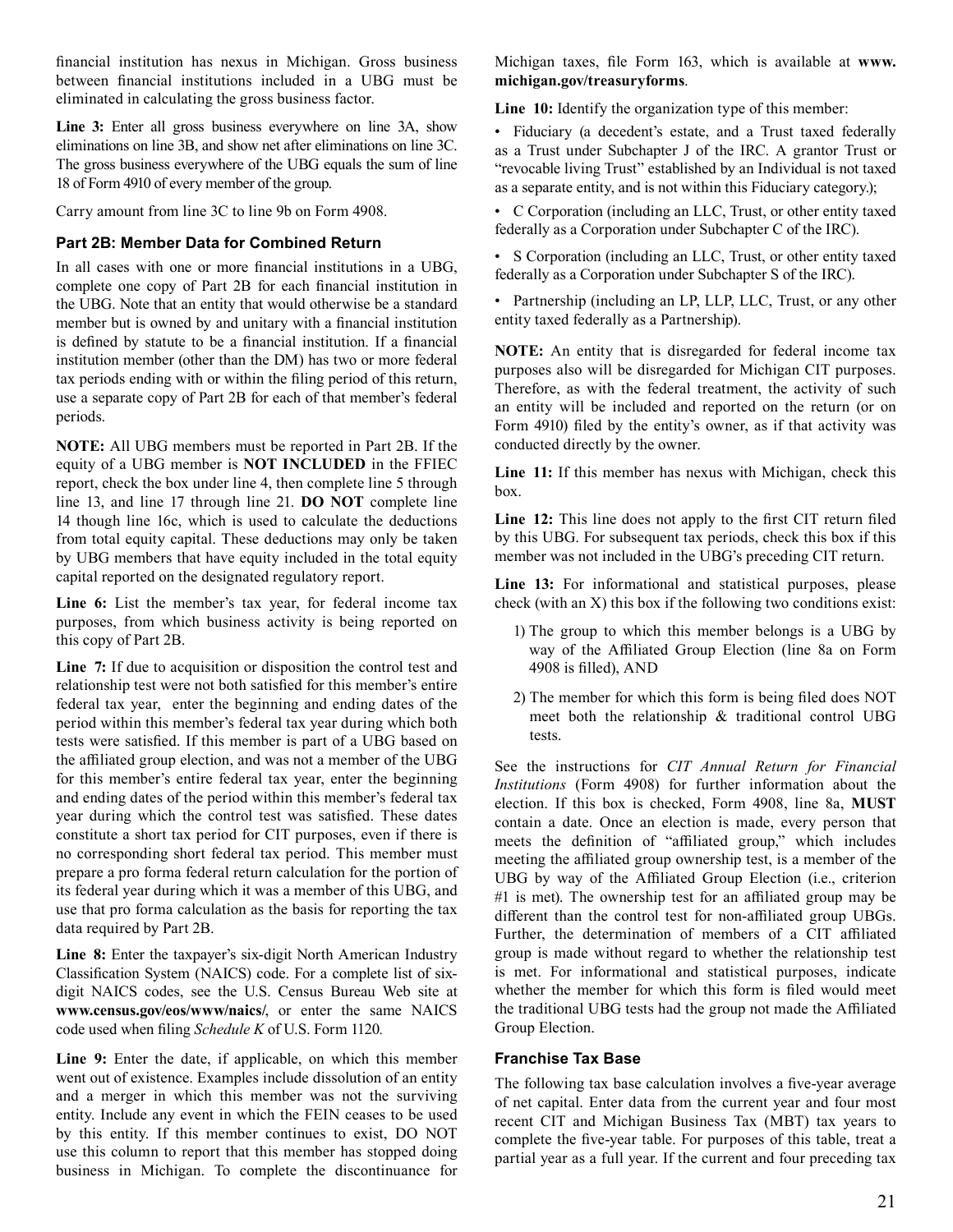years include any short periods, the years printed in column headings for this part will not apply accurately. For example, assuming no short periods reported for federal purposes, a financial institution with a fiscal year-end of August 31, 2015 would average the net capital for the short state tax years (due to the MBT-CIT transition) ending December 31, 2011 and August 31, 2012, and the full tax years ending August 31, 2013, August 31, 2014, and August 31, 2015.

 **NOTE:** In completing the combined return, a member of a unitary business group of financial institutions eliminates its investment in the positive Equity Capital of other members of the same group. Eliminations occur to Equity Capital at the member level. Because each member of the group must compute the Net Capital tax base in accordance with GAAP, each member should represent a positive or zero Equity Capital before Eliminations.

 **Line 14:** Under MCL 206.651(k), *Michigan obligations* means a bond, note, or other obligation issued by a governmental unit described in Section 3 of the Shared Credit Rating Act, PA 227 of 1985, MCL 141.1053.

 For each column, sum the entries of all UBG members on line 14 and carry to the corresponding column on Form 4908, line 11.

 **Line 15:** *United States obligations* means all obligations of the United States exempt from taxation under 31 USC 3124(a) or exempt under the United States constitution or any federal statute, including the obligations of any instrumentality or agency of the United States that are exempt from state or local taxation under the United States constitution or any statute of the United States.

 For each column, sum the entries of all UBG members on line 15 and carry to the corresponding column on Form 4908, line 12.

 **Line 16a:** Enter the equity capital of an insurance company owned by the taxpayer, to the extent that the equity capital (this UBG member's investment) is included in Form 4908, line 10. Consider only insurance companies as defined in MCL 206.607 and subject to the Michigan's CIT premiums tax, which does not include captive insurance companies. For purposes of this deduction, equity capital is calculated in accordance with Generally Accepted Accounting Principles.

 For each column, sum the entries of all UBG members on line 16a and carry to the corresponding column on Form 4908, line 15a.

 **Line 16b:** Enter the minimum capital fund amount required by regulations for that insurance subsidiary.

 For each column, sum the entries of all UBG members on line 16b and carry to the corresponding column on Form 4908, line 15b.

 **Line 16c:** For each column, sum the entries of all UBG members on line 16c and carry to the corresponding column on Form 4908, line 15c.

 **Line 17:** Gross business is defined in the instructions on Form 4908, line 9a. Enter gross business in Michigan of the financial institution member reporting on Part 2B of this form. Combine line 23 for each financial institution member and enter on Part 2A, line 2A.

 **Line 18:** Enter gross business everywhere of the financial institution member reporting on Part 2B of this form. Combine line 24 for each financial institution member and enter on Part 2A, line 3A.

 **Line 19:** Enter overpayment credited from prior return (MBT or CIT). When membership of a UBG changes from one filing period to the next, credit forward of an overpayment from the prior return remains with the DM's account.

 Sum the entries of all UBG members on line 19 and carry to Form 4908, line 23.

 **Line 20:** All CIT estimated payments for a UBG should be made by the DM. Enter estimates paid by the DM on this line of the DM's copy of Part 2B. If any other member paid estimates attributable to this group return, enter those estimates on that member's copy of Part 2B. Include all payments made by that member for any portion of its federal filing period that is included on this group return.

 For example, if a non-DM member has a 12-month fiscal year beginning April 1, 2013, and is a member of a calendar year UBG throughout that period, its business activity from April 1, 2013, through March 31, 2014, will be reported on the group's December 31, 2014, return. If that member pays CIT quarterly estimates based on its federal tax year, it will make two estimates during 2013, before the DM's (and group's) filing period begins. Because those estimates are attributable to activity that will be reported on the group's December 31, 2014, return, they should be included on the paying member's copy of Part 2B for the December 31, 2014, group return.

 Sum the entries of all UBG members on line 20 and carry to Form 4908, line 24.

 **Line 21:** Only the DM may request a filing extension for a UBG. If any other member submits an extension request, it will not create a valid extension for the UBG, but any payment included with such a request can be credited to the UBG by entering that payment on this line in that member's copy of Part 2B.

 Sum the entries of all UBG members on line 21 and carry to Form 4908, line 25.

## **Part 3: Affiliates Excluded From the Combined Return of Financial Institutions**

 The statutory test for membership in a UBG is a group of U.S. persons (other than a foreign operating entity):

 • One of which owns or controls, directly or indirectly, more than 50 percent of the ownership interest with voting rights or ownership interests that confer comparable rights to voting rights of the other U.S. persons; and

 • That has business activities or operations which result in a flow of value between or among persons included in the UBG or has business activities or operations that are integrated with, are dependent upon, or contribute to each other. Flow of value is determined by reviewing the totality of facts and circumstances of business activities and operations.

 A person that would be a standard taxpayer if viewed separately is defined as a financial institution if it is owned, directly or indirectly, by a financial institution and is in a UBG with its owner.